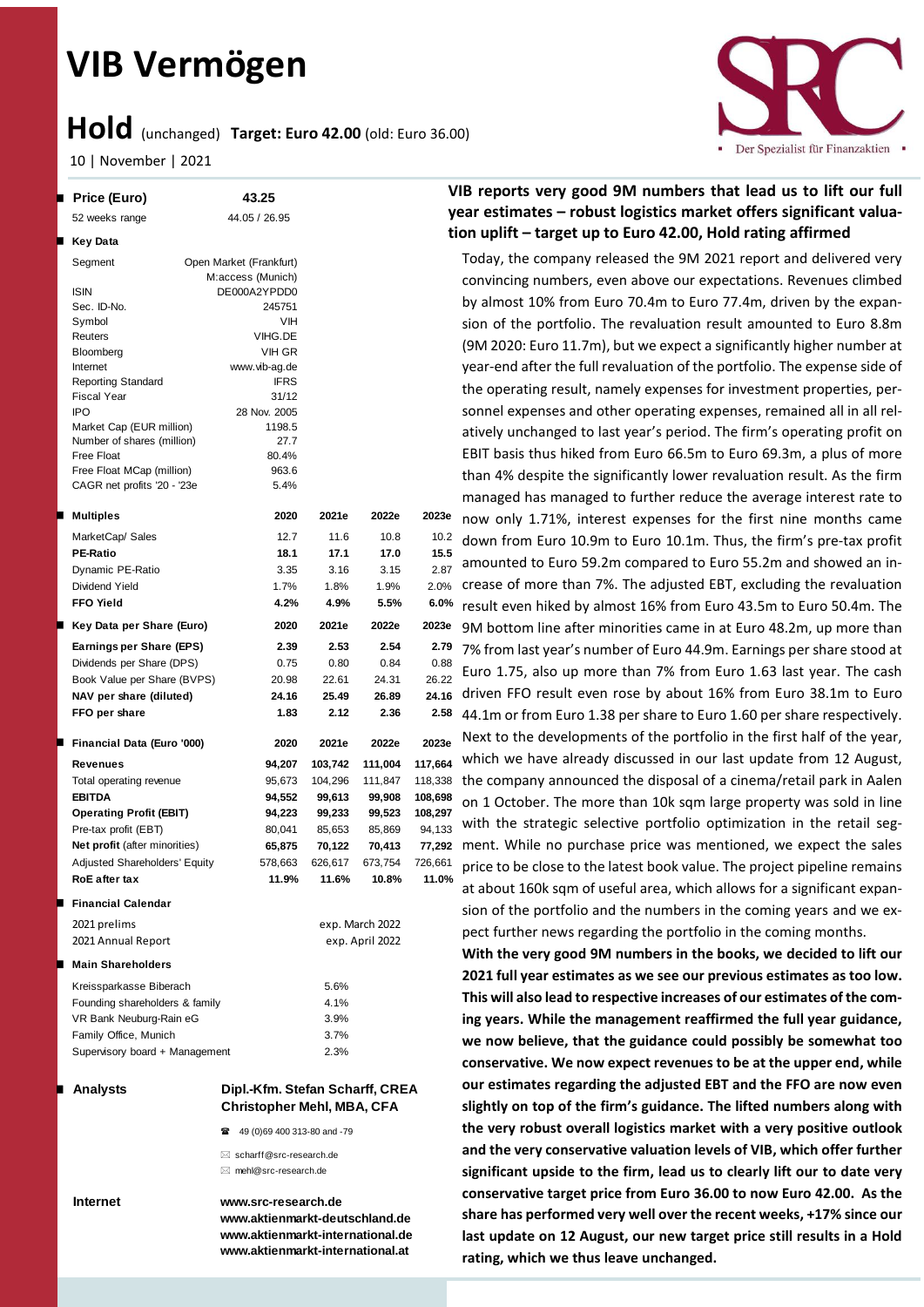





#### VIB Vermögen AG

| Industry:<br>Sub-segment                  | Real Estate<br>Logistics, Light Industry, Retail |  |  |  |  |
|-------------------------------------------|--------------------------------------------------|--|--|--|--|
| Region:                                   | Germany                                          |  |  |  |  |
| Headquarter:                              | Neuburg                                          |  |  |  |  |
| Foundation                                | 1993                                             |  |  |  |  |
| Employees:                                | 46                                               |  |  |  |  |
|                                           |                                                  |  |  |  |  |
| <b>IR Contact:</b>                        |                                                  |  |  |  |  |
| Petra Riechert (petra.riechert@vib-ag.de) |                                                  |  |  |  |  |

**Management Board of VIB Vermögen AG: Martin Pfandzelter (CEO) Holger Pilgenröther (CFO)** 

**Employees:** 46 **Supervisory Board of VIB Vermögen AG:** Ludwig Schlosser (Chairman) Jürgen Wittmann (Deputy Chairman) Franz-Xaver Schmidbauer Rolf Klug

VIB Vermögen AG acquires and manages commercial real estate properties. Additionally, the company develops real estate properties for its own portfolio and furthermore it indirectly holds real estate assets via company holdings. The properties are located across Germany with a major focus on Southern Germany.

The company aims at a "Develop-or-Buy-and- hold" strategy and holds a diversified portfolio comprising 113 properties with a total lettable area of about 1,300,000 sqm and a portfolio value of about Euro 1.4bn at 9M 2021. The company convinces by its favorable and sustainable occupancy rate of about 99% and its lean cost and financing structures. In addition, the real estate portfolio offers a broad diversification within the commercial segment. Logistics and light industry (71%), retail (24%), office utilization (3%) and commercial building/others (2%) are covered.

The average maturity of rental contracts amounts to c. 5.6 years. Among tenants are various well-known and successful brands like Dehner Gartenfachmärkte, VW, Geis Industrie, Loxxess, Edeka, Media Markt, Continental, Aldi, Kaufland etc. that have a high degree of creditworthiness. The average gross rental yield as of FY 2020 is at 6.8%. The logistics and industrial properties and the office properties offer a slightly higher yield, while retail is little below that average. In November 2020, the company completed a logistics centre, which is its largest inhouse development so far. It is located in the Interpark Kösching near Ingolstadt, comprises 115,000 sqm of lettable space and is fully let. In March 2021, two more developments with a lettable space of more than 16k sqm were completed and handed over. Furthermore, the site pipeline for future projects amounts to about 160,000 sqm.



The company has a high equity ratio of 44.1% and also a healthy LTV ratio of 48.5% at 9M 2021. Concerning the shareholder structure the firm has a free Float of 80.4%. The crucial investment criteria for property acquisitions is a mid-to long-term rental contract with a solvent tenant and an initial rental yield of more than 7%. Furthermore, the location needs to be within an economically attractive region, as it was realized again with the recent deals.

VIB Vermögen AG is listed at the Open Market of the Frankfurt Stock Exchange and at M:access of the Munich Stock Exchange since November 2005. The company has distributed a dividend of 75 cents for 2020 after the AGM in July. This represents the twelfth consecutive dividend hike. For the current fiscal year 2021, the company gave a guidance for revenues between Euro 99.0m and Euro 105.0m, the EBT is guided in a range between Euro 61.0m and Euro 65.0m, and the FFO between Euro 54.0m to Euro 58.0m.

*Source: Company Data, SRC Research*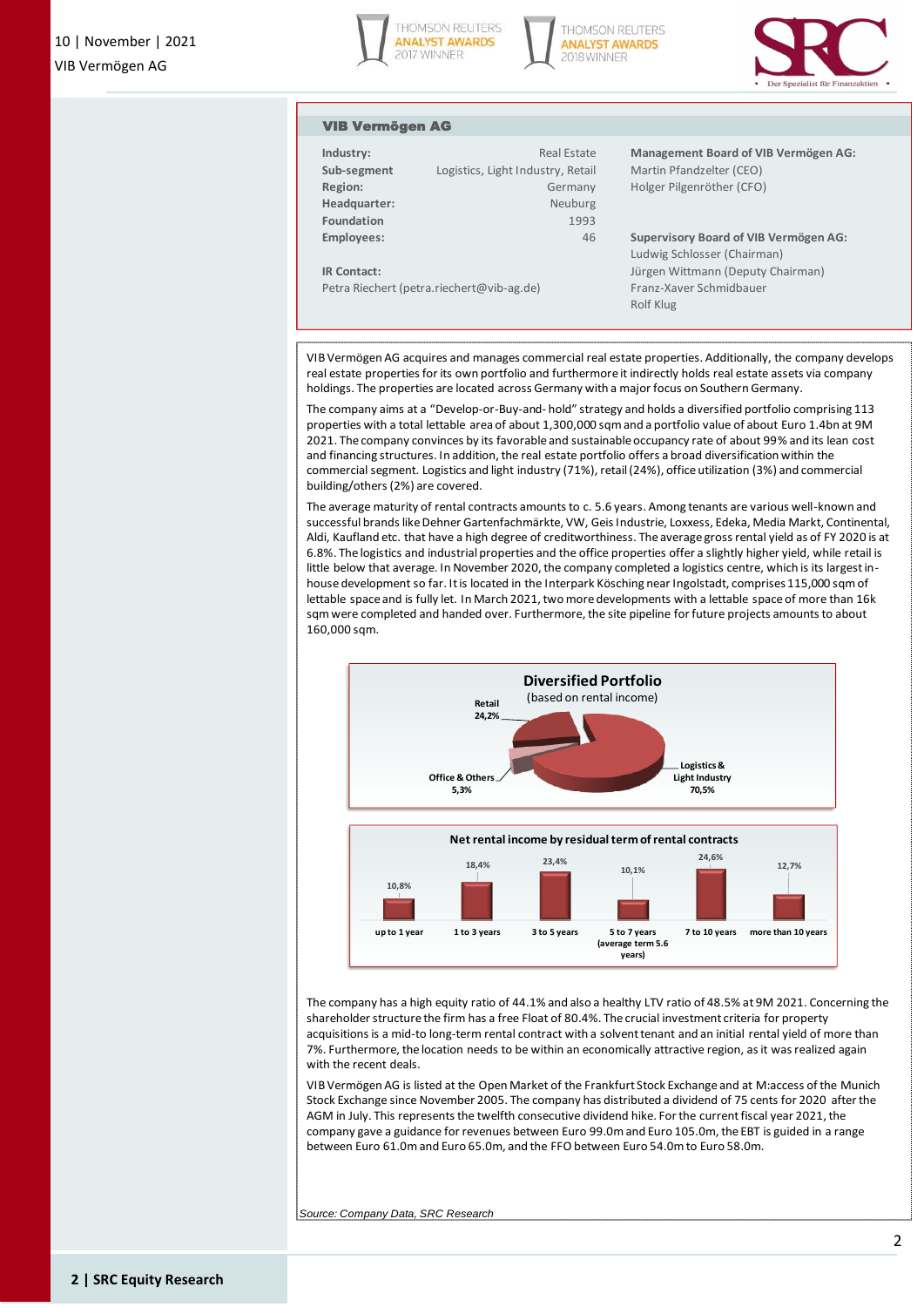**Strengths** 







## **SWOT Analysis**

- VIB has a total of 113 objects with a rental area of almost 1,300,000 sqm. The properties are mainly located in the economically strong Southern Germany, resulting in a very stable cash income. In 2020, the FFO rose by more than 3% to over Euro 50m and is guided to a range of Euro 54m to Euro 58m in 2021. The start into 2021 was very good with a 14% hike in FFO to almost Euro 29m.
- The strategy is clearly long-term-oriented with a Buy-and-Hold or Build-and-Hold strategy. In time of low yields it is more oriented on own developments to grow. The tenant structure divided out in the Top 10 tenants standing for about 44% of the rental income.
- A very low EPRA vacancy rate of about 1% at present. In addition, the portfolio is widely spread over various sectors and therefore less affected by an economic shortfall. The average rental yield is at high 6.8% (FY 2020) and the firm's LTV ratio stands at healthy 48.5% as of 30 September 2021, with an equity ratio of 44.1%.
- VIB's successful approach and sound track record of further expanding the portfolio size by carefully analyzing given investment opportunities, either existing properties to buy or land sites for in-house developments.
- In-depth and careful planning of in-house development as exemplified by the recent logistics development in the Interpark commercial centre, which has been completed within the time as scheduled and fully leased up already much time in advance of scheduled date of completion.
- Predictability of future earnings is high due to long-term rental agreements for the majority of portfolio (~45% with long-term rental contracts at FY 2020).
- The average duration of rental agreements amounts to 5.7 years at 1H 2021. Furthermore, tenants have a high degree of creditworthiness (Rudolph Group, Geis Industrie, Audi, BayWa, Dehner Gartenfachmärkte, VW).
- The firm successfully placed three mandatory convertible bonds at 4.5% / 4.0% interest with institutional investors, a Euro 17m issue in Dec. 2012 and a Euro 26m issue in November 2013, and Euro 33m in Dec. 2014.
- Demand for attractive logistics and retail properties has significantly increased, also due to the low interest environment. Acquiring properties at yields of more than 7.0% is becoming increasingly difficult but the last news underlined the company's ability to buy or develop the "right" assets.
- VIB consequently reengineers its financing by fixing the currently favorable interestrate level by medium-term forward agreements. The average interest rate at FY 2020 came down to 1.77%, after 2.33% at FY 2018 and 2.10% in 2019 and will even further decline in the current FY 2021 (9M 2021: 1.71%).
- The firm placed a Euro 42.5m promissory note in April 2019 at a very low rate of 1.03%. The Euro 70m bonded loan issued in Sept. 2016 with an interest of only 1.27% (10 years) and even 0.7% (7 years) is another highlight of the debt side.
- In the face of growing challenges with regard to acquiring high quality German real estate at attractive prices, VIB can largely benefit from its in-house development operations in order to further strengthen its portfolio in terms of size and quality, for example the developments at Interpark in Koesching.
- In case of a sustained recession, portfolio vacancy rate might not remain at the negligibly low level of about 1% and estimated rental values with prospective tenants potentially will be agreed at lower levels. A subsequent negative impact on the portfolio, leading to valuation losses, would burden the P&L.

**Weaknesses** 

**Opportunities** 

Threats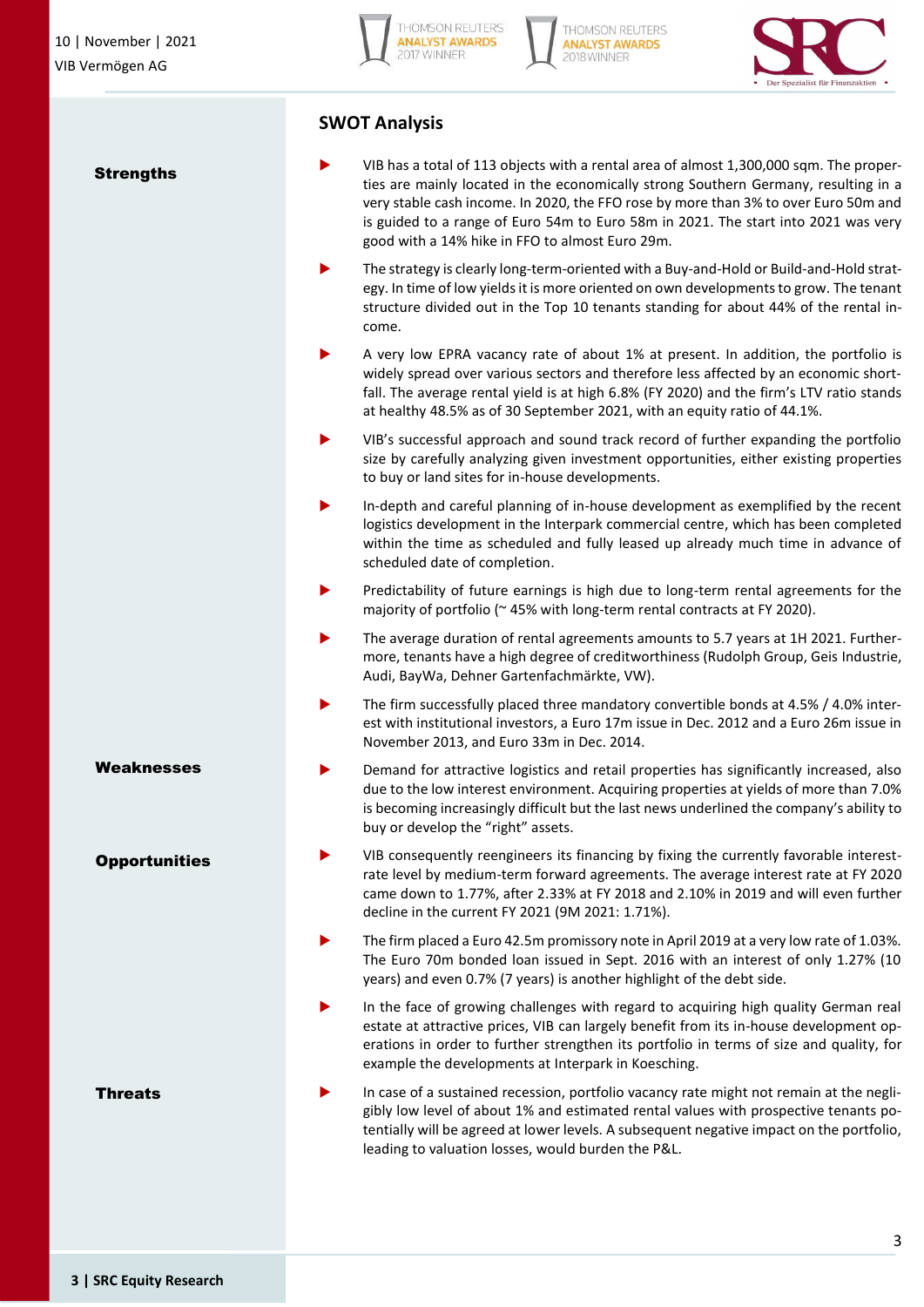





## P&L Account for VIB Vermögen AG

|                                                    |                  |                  |                  |                  |                  |                  |                  | CAGR       |
|----------------------------------------------------|------------------|------------------|------------------|------------------|------------------|------------------|------------------|------------|
| VIB Vermögen AG 31/12 IFRS (Euro '000)             | 2017             | 2018             | 2019             | 2020             | 2021e            | 2022e            | 2023e            | '20 - '23e |
|                                                    |                  |                  |                  |                  |                  |                  |                  |            |
| <b>Revenues</b>                                    | 83,550           | 86,789           | 90,995           | 94,207           | 103,742          | 111,004          | 117,664          | 7.7%       |
| <b>Net Result from Revaluations</b>                | 17,380           | 19,454           | 22,319           | 22,323           | 19,863           | 13,547           | 16,558           |            |
| Other operating income                             | 344              | 1,443            | 1,645            | 1,466            | 554              | 843              | 674              |            |
| <b>Total operating income</b>                      | 101,274          | 107,686          | 114,959          | 117,996          | 124,159          | 125,394          | 134,896          |            |
| Expenses for investment properties                 | $-13,775$        | $-14,968$        | $-16,057$        | $-17,377$        | $-17,862$        | $-18,398$        | $-18,895$        |            |
| Gross margin without revaluation                   | 83.5%            | 82.8%            | 82.4%            | 81.6%            | 82.8%            | 83.4%            | 83.9%            |            |
| <b>Net operating income (NOI)</b>                  | 69,775           | 71,821           | 74,938           | 76,830           | 85,880           | 92,606           | 98,770           | 8.7%       |
| <b>NOI-margin</b>                                  | 83.5%            | 82.8%            | 82.4%            | 81.6%            | 82.8%            | 83.4%            | 83.9%            |            |
| Personnel expenses                                 | $-3,621$         | $-3,678$         | $-3,861$         | $-4,216$         | $-4,473$         | $-4,577$         | $-4,644$         |            |
| Other operating expenses                           | $-1,785$         | $-1,780$         | $-1,775$         | $-1,851$         | $-2,211$         | $-2,511$         | $-2,660$         |            |
| <b>EBITDA</b>                                      | 82,093           | 87,260           | 93,266           | 94,552           | 99,613           | 99,908           | 108,698          |            |
| <b>EBITDA-margin</b>                               | 98.3%            | 100.5%           | 102.5%           | 100.4%           | 96.0%            | 90.0%            | 92.4%            |            |
| <b>EBITDA</b> without revaluation                  | 64,713           | 67,806           | 70,947           | 72,229           | 79,750           | 86,361           | 92,140           | 8.5%       |
| Amortization of intangible assets and depreciation |                  |                  |                  |                  |                  |                  |                  |            |
| of property, plant and equipment and investment    |                  |                  |                  |                  |                  |                  |                  |            |
| properties                                         | $-271$           | $-308$           | $-313$           | $-329$           | $-380$           | $-385$           | $-401$           |            |
| <b>Operating profit (EBIT)</b>                     | 81,822           | 86,952           | 92,953           | 94,223           | 99,233           | 99,523           | 108,297          |            |
| <b>EBIT-margin</b>                                 | 97.9%            | 100.2%           | 102.2%           | 100.0%           | 95.7%            | 89.7%            | 92.0%            |            |
| Operating profit (EBIT) without revaluation        | 64,442           | 67,498           | 70,634           | 71,900           | 79,370           | 85,976           | 91,739           | 8.5%       |
| Net income from investments accounted for using    |                  |                  |                  |                  |                  |                  |                  |            |
| the equity method                                  | 152              | 3                | 450              | 118              | 91               | 78               | 103              |            |
| Interest earnings                                  | 23               | 8                | 18               | 0                | 16               | 22               | 19               |            |
| Interest costs                                     | $-17,378$        | $-15,597$        | $-14,968$        | $-14, 134$       | $-13,521$        | $-13,588$        | $-14,120$        |            |
| <b>Financial result</b>                            | $-17,355$        | $-15,589$        | $-14,950$        | $-14, 134$       | $-13,505$        | $-13,566$        | $-14,101$        |            |
| Expenses from guaranteed dividend                  | $-166$           | $-166$           | $-166$           | $-166$           | $-166$           | $-166$           | -166             |            |
| Pre-tax Profit (EBT)                               | 64,453           | 71,200           | 78,287           | 80,041           | 85,653           | 85,869           | 94,133           |            |
| EBT-margin                                         | 77.1%            | 82.0%            | 86.0%            | 85.0%            | 82.6%            | 77.4%            | 80.0%            |            |
| Pre-tax Profit (EBT) without revaluation           | 47,073           | 51,746           | 55,968           | 57,718           | 65,790           | 72,322           | 77,575           | 10.4%      |
|                                                    |                  |                  |                  |                  |                  |                  |                  |            |
| Tax expenses                                       | $-10,515$        | $-11,305$        | $-12,876$        | $-12,772$        | $-13,961$        | $-13,997$        | $-15,344$        |            |
| Tax rate                                           | 16.3%            | 15.9%            | 16.4%            | 16.0%            | 16.3%            | 16.3%            | 16.3%            |            |
| <b>Net Profit before minorities</b>                | 53,938           | 59,895           | 65,411           | 67,269           | 71,692           | 71,872           | 78,789           | 5.4%       |
| Minorities                                         | $-2,334$         | $-2,285$         | $-2,252$         | $-1,394$         | $-1,570$         | $-1,459$         | $-1,497$         |            |
| <b>Net Profit after minorities</b>                 | 51,604           | 57,610           | 63,159           | 65,875           | 70,122           | 70,413           | 77,292           | 5.5%       |
| <b>Return on sales</b>                             | 61.8%            | 66.4%            | 69.4%            | 69.9%            | 67.6%            | 63.4%            | 65.7%            |            |
| Number of shares                                   | 27,580           | 27,580           | 27,580           | 27,580           | 27,710           | 27,710           | 27,710           |            |
| Earnings per share (Euro)                          | 1.87             | 2.09             | 2.29             | 2.39             | 2.53             | 2.54             | 2.79             |            |
| Dividends per Share (DPS) in Euro                  | 0.60             | 0.65             | 0.70             | 0.75             | 0.80             | 0.84             | 0.88             |            |
| BookValue per Share (BVPS) in Euro                 | 16.15            | 17.65            | 19.31            | 20.98            | 22.61            | 24.31            | 26.22            |            |
|                                                    |                  |                  |                  |                  |                  |                  |                  |            |
|                                                    |                  |                  |                  |                  |                  |                  |                  |            |
| Adjusted Shareholders Equity' without              |                  |                  |                  |                  |                  |                  |                  |            |
| minorities and after dividend payment              | 445,486<br>12.1% | 486,866<br>12.4% | 532,683<br>12.4% | 578,663<br>11.9% | 626,617<br>11.6% | 673,754<br>10.8% | 726,661<br>11.0% | 7.9%       |
| RoE after Tax                                      |                  |                  |                  |                  |                  |                  |                  |            |
|                                                    |                  |                  |                  |                  |                  |                  |                  |            |
| <b>Key ratios &amp; figures</b>                    | 2017             | 2018             | 2019             | 2020             | 2021e            | 2022e            | 2023e            |            |
|                                                    |                  |                  |                  |                  |                  |                  |                  |            |
| Margins in %                                       |                  |                  |                  |                  |                  |                  |                  |            |
| <b>EBITDA</b>                                      | 77.5%            | 78.1%            | 78.0%            | 76.7%            | 76.9%            | 77.8%            | 78.3%            |            |
| EBIT                                               | 77.1%            | 77.8%            | 77.6%            | 76.3%            | 76.5%            | 77.5%            | 78.0%            |            |
| EBT                                                | 56.3%            | 59.6%            | 61.5%            | 61.3%            | 63.4%            | 65.2%            | 65.9%            |            |
|                                                    |                  |                  |                  |                  |                  |                  |                  |            |
| <b>Expense ratios in %</b>                         |                  |                  |                  |                  |                  |                  |                  |            |
| Personnel costs quota                              | 4.3%             | 4.2%             | 4.2%             | 4.5%             | 4.3%             | 4.1%             | 3.9%             |            |
| Depreciation to sales                              | 0.3%             | 0.4%             | 0.3%             | 0.3%             | 0.4%             | 0.3%             | 0.3%             |            |
| Tax rate                                           | 16.3%            | 15.9%            | 16.4%            | 16.0%            | 16.3%            | 16.3%            | 16.3%            |            |
| <b>Profitability in %</b>                          |                  |                  |                  |                  |                  |                  |                  |            |
| Net profit to sales ratio                          | 61.8%            | 66.4%            | 69.4%            | 69.9%            | 67.6%            | 63.4%            | 65.7%            |            |
| Return on equity (RoE) after tax                   | 12.1%            | 12.4%            | 12.4%            | 11.9%            | 11.6%            | 10.8%            | 11.0%            |            |
| <b>Valuation</b>                                   |                  |                  |                  |                  |                  |                  |                  |            |
| PE-ratio                                           | 23.11            | 20.71            | 18.89            | 18.11            | 17.09            | 17.02            | 15.51            |            |
| Price/BVpS                                         | 2.68             | 2.45             | 2.24             | 2.06             | 1.91             | 1.78             | 1.65             |            |
| Dividend yield in %                                | 1.4%             | 1.5%             | 1.6%             | 1.7%             | 1.8%             | 1.9%             | 2.0%             |            |
| Market Cap/Sales                                   | 14.34            | 13.81            | 13.17            | 12.72            | 11.55            | 10.80            | 10.19            |            |
| Market Cap/EBITDA                                  | 14.60            | 13.73            | 12.85            | 12.68            | 12.03            | 12.00            | 11.03            |            |
|                                                    |                  |                  |                  |                  |                  |                  |                  |            |
| Data per share                                     |                  |                  |                  |                  |                  |                  |                  |            |
| Number of shares in k                              | 27,580           | 27,580           | 27,580           | 27,580           | 27,710           | 27,710           | 27,710           |            |
| EpS                                                | 1.87             | 2.09             | 2.29             | 2.39             | 2.53             | 2.54             | 2.79             |            |
| <b>DpS</b>                                         | 0.60             | 0.65             | 0.70             | 0.75             | 0.80             | 0.84             | 0.88             |            |
| <b>BVpS</b>                                        | 16.15            | 17.65            | 19.31            | 20.98            | 22.61            | 24.31            | 26.22            |            |